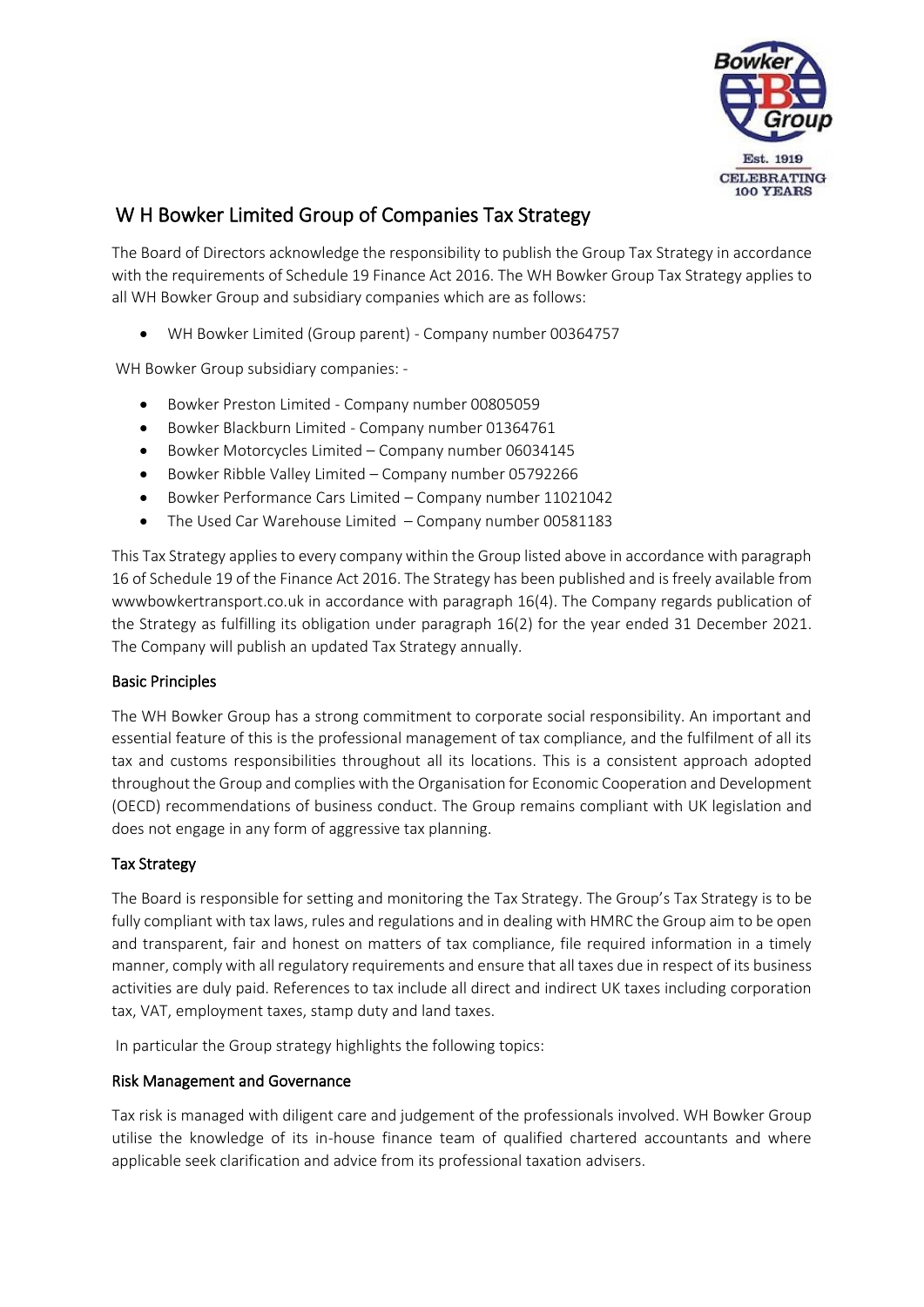

The Group manages the tax risk by ensuring that only suitably experienced staff are

responsible for tax matters. Internal controls are reviewed regularly, and checks are performed monthly to ensure tax liabilities are correctly recorded. Staff attend taxation update courses with third party professional advisers to ensure that the Group are up to date with changes in taxation law and regulations.

The Group involves third party professional advisers in the submission of corporate tax returns and review of its systems, processes and controls.

The Board, responsible for approving the Group Tax Strategy, has delegated responsibility for Tax Strategy to the Group CFO who will be the Group's Senior Accounting Officer.

The finance teams of the Group's companies, overseen by the Group's Senior Accounting Officer are accountable to the Board for the implementation of the Tax Strategy and management of tax risk.

#### The approach of WH Bowker Group towards its dealings with HMRC

In dealing with HMRC the Group aim to be

- open and transparent, fair and honest on matters of tax compliance by responding promptly to queries and providing such information as HMRC may require in order to discharge its duties under the law.
- file required information in a timely manner.
- comply with all regulatory requirements.
- foster a relationship of mutual trust and cooperation.

#### Tax Risk

WH Bowker Group seeks to minimise risk in relation to UK taxation, and aims for certainty on the tax position it adopts. In dealing with tax risk the Group applies diligence and care in the management of risks associated with tax matters and ensures governance procedures are appropriate.

Where the tax treatment of an item is not certain, a detailed risk assessment including quantification wherever possible will be undertaken in order to agree the appropriate course of action and / or clarification. Where necessary advice is also sought from 3<sup>rd</sup> party taxation advisers to quantify and to mitigate this risk.

## Tax Planning

The commercial needs of the WH Bowker Group take precedence over tax planning possibilities, and any and all tax planning will be undertaken in this context. Notwithstanding this, in no circumstances will the commercial needs override tax legislation. Full consideration will be given to WH Bowker Group's reputation, brand, corporate and social responsibilities and the third-party brands it represents.

The Group aims for certainty on arrangements it adopts. However, where tax law is unclear or subject to interpretation written advice is sought externally including discussing the matter with HMRC to seek